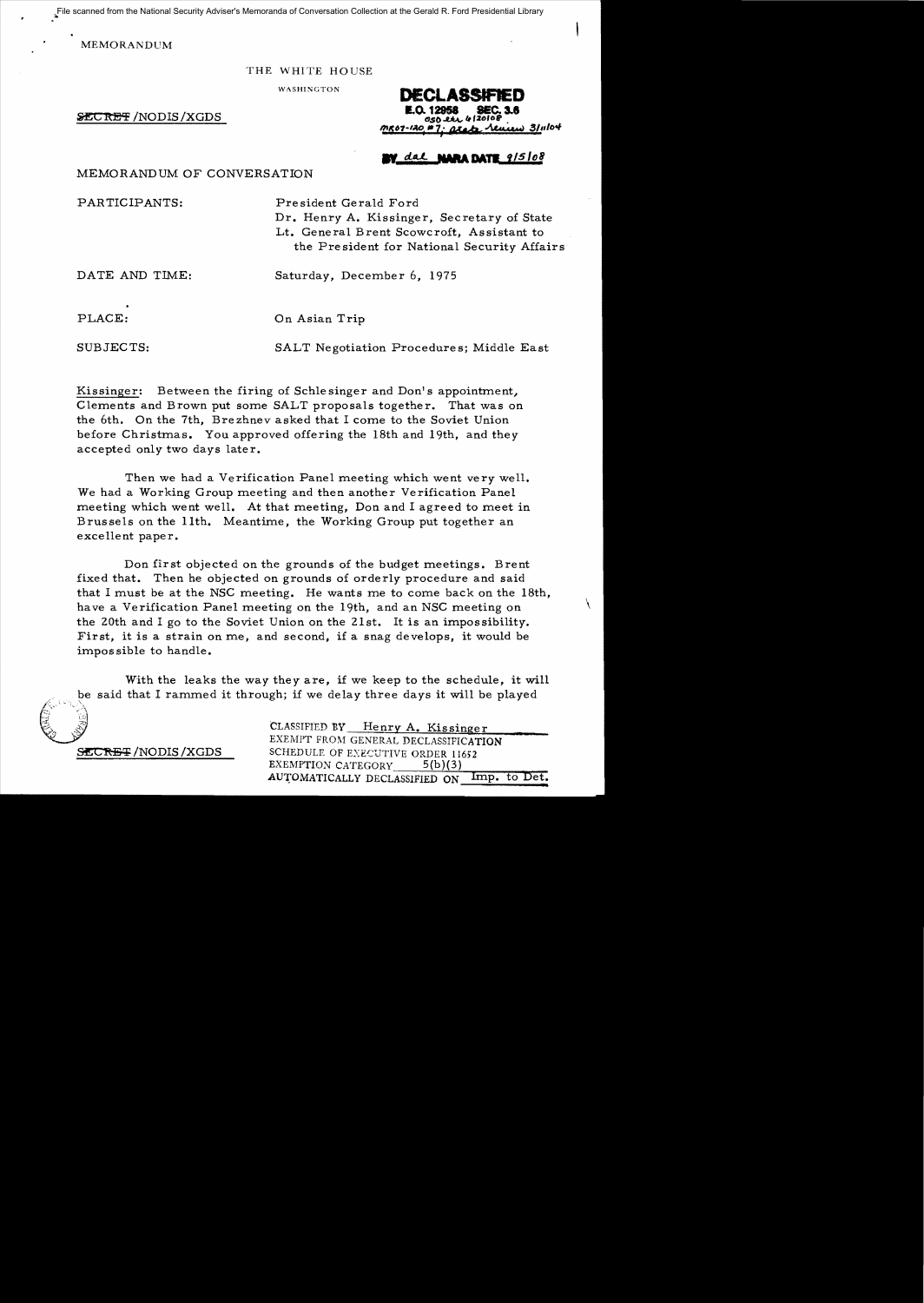## $\overline{\text{BECR}}$   $\overline{\text{H}}$   $\overline{\text{NODIS}}$   $\overline{\text{XGDS}}$   $2$

as a Rumsfeld victory. We would look ridiculous being in Moscow with Christmas as a deadline.

The President: And I am leaving on the 23rd or 24th for Vail.

Kissinger: I recommend therefore that you send a letter to Brezhnev explaining we couldn't get organized by that time. Get Dobrynin in on Tuesday and explain it to him personally. The Soviets will take this very hard **--** and they may not be able to do it before the Party Congress.

The Pre sident: [Reads the Rumsfeld cable, Tab A] What progre ss is there on the substance?

Kissinger: The Working Group has a good paper, with five options. The Verification Panel would probably strip off two of them. Then you will have to decide -- and that is the same whenever you make it.

Sticking to the 18th is impossible.

The President: When could we get Dobrynin in? On Tuesday?

Kissinger: I would like to talk to him on Monday and give him the letter. Then you could see him Tuesday. I would just tell Don to go over on the 7th and that you are thinking about **it.** Don't tell Don until you see Dobrynin.

Scowcroft: [Described why a three-day delay, as suggested by Rumsfeld, is impossible. ]

The President: [Discussed Schlesinger undercutting Zumwalt.]

[There is discussion of violation issues and SALT I and loopholes.]

Kissinger: We also have a Moynihan problem. The basic problem is we are afraid to impose discipline on anyone because of the leaks. It is now being said that I prevented a veto in the Security Council of the UNDOF resolution. It is a total lie. You know that whole story.

Now we have a new problem. The Israelis have killed 200 people in a raid in Lebanon and the resolution is coming up. If they put something in the resolution condemning terrorist acts, I don't see how we can veto under these circumstances. This wasn't retaliation. But I am afraid to put it on paper. put it on paper.<br>/NODIS/XGDS<br>2000 - Propinsi Readers of Contract of Contract of Contract of Contract of Contract of Contract of Contract of Contract of Contract of Contract of Contract of Contract of Contract of Contract o

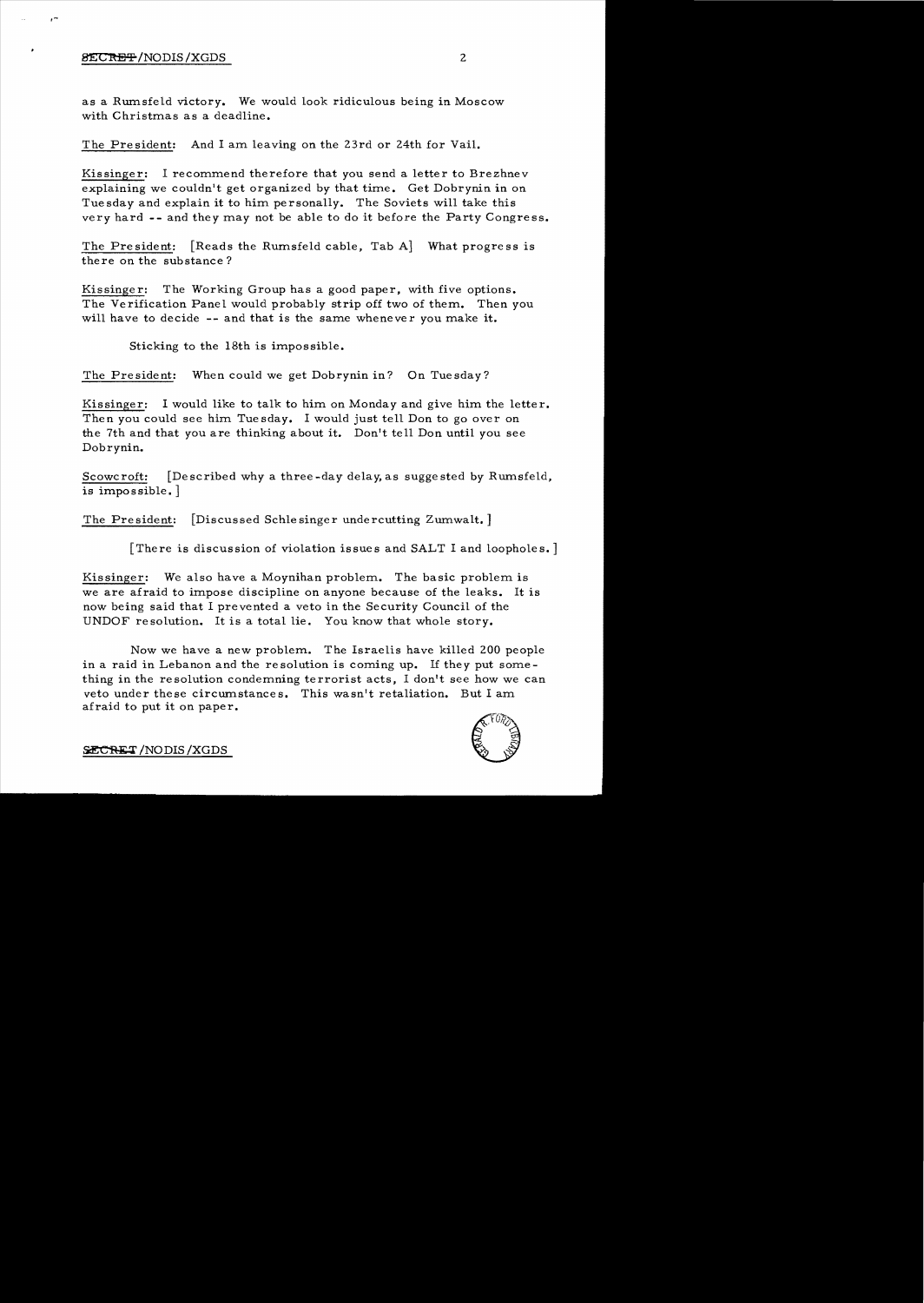## $\overline{\text{SECRBT}}$ /NODIS/XGDS  $3$

....

There is another horror. If we don't protest the four new settlements they are building on the Golan, we will be blamed for acquiescing. But if we do protest, there will be an outburst.

The President: The question is do we let Israel run our foreign policy?

Kissinger: We got UNDOF extended with virtually no price. Anyone can get a Security Council debate. The Israeli strategy is to defeat you and destroy our foreign policy and credibility, or at least to isolate us and kill our relations with the Arabs.

The President: I think we should protest the four settlements.

Kissinger: It should be done while I'm in the country so I can share the blame.

Your foreign policy is going well. Sadat's visit went very well and this trip is being reported well now.

Rumsfeld should leave on the 7th as he planned. I will say the President is considering it and will let us know.

The President: On a happier note, the trip is going very well.

Kissinger: Our foreign policy is really going well if we would stop pissing on it and show some confidence. Martinique, Vladivostok, Rambouillet, this trip. Except for the Congre s sional-imposed defeats in Turkey and Vietnam, it has been an unreserved success.

The President: I am damned pleased with the trip. Not one thing has gone wrong.

Kissinger: Whenever you have been tough, we have been successful.

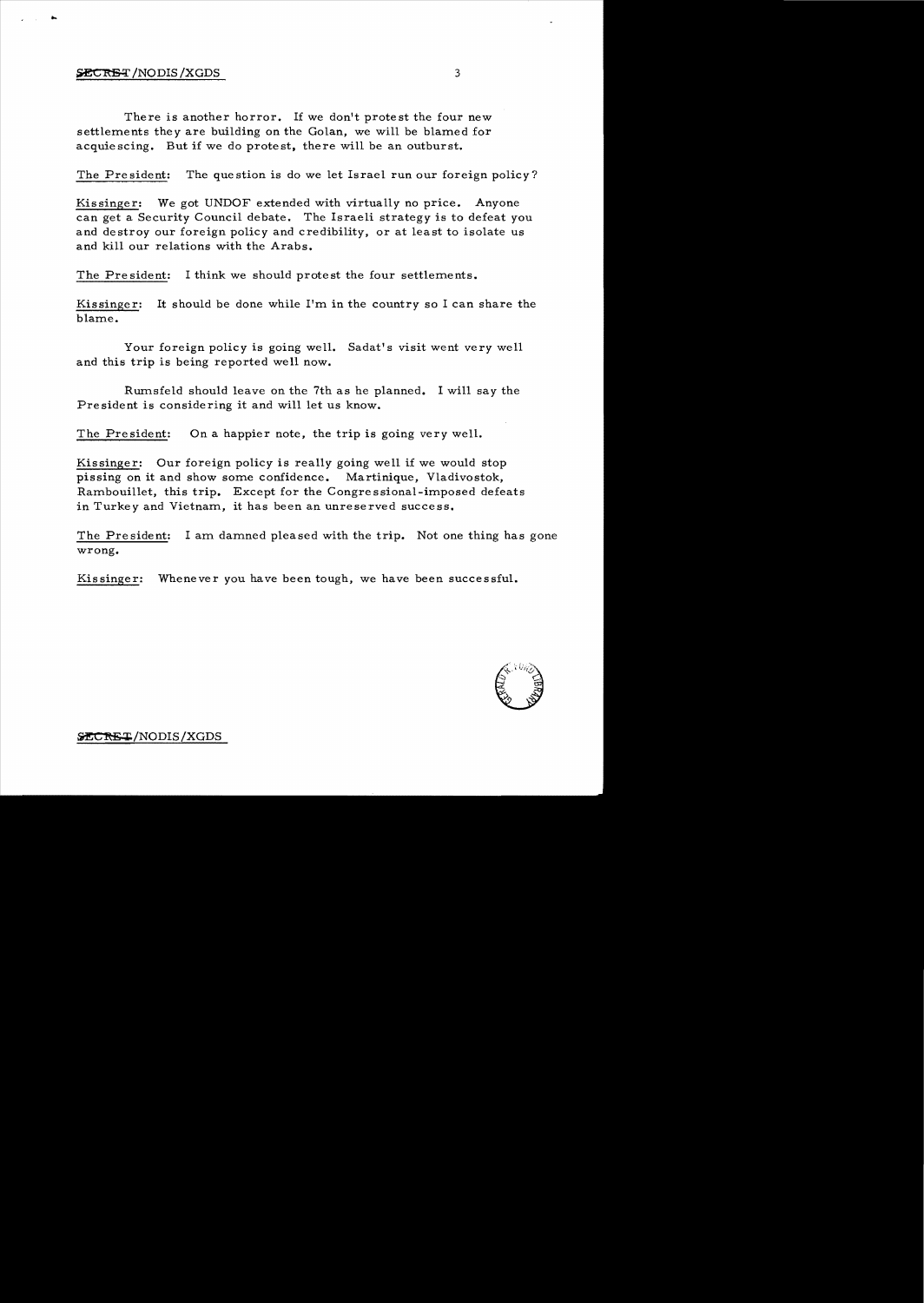P/K<br>6 Dec 75 (On Chris Inju) K But ching of Schills & Dan, Clery et + Armin prit some programs comment on c 6 = 1 Om c 2 = By gebul Cletz offering & C B - 19. In they accepted only 2 days later. There we had a UP with which whit very work. We had a colo mity & the concerters. Of mity which who want will. at that nity, an agreed to unit in Bursels on che montine, ché put trycher assure excellent paper. Don ist orgeted an general of hondget writing. Bant fixed that Then to stypeted on ground for help produce said I must hat WSC. He want must cause look on 18th,  $\frac{1}{\sqrt{2\pi}}\int_{0}^{\sqrt{2\pi}}\int_{0}^{\sqrt{2\pi}}\int_{0}^{\sqrt{2\pi}}\int_{0}^{\sqrt{2\pi}}\int_{0}^{\sqrt{2\pi}}\int_{0}^{\sqrt{2\pi}}\int_{0}^{\sqrt{2\pi}}\int_{0}^{\sqrt{2\pi}}\int_{0}^{\sqrt{2\pi}}\int_{0}^{\sqrt{2\pi}}\int_{0}^{\sqrt{2\pi}}\int_{0}^{\sqrt{2\pi}}\int_{0}^{\sqrt{2\pi}}\int_{0}^{\sqrt{2\pi}}\int_{0}^{\sqrt{2\pi}}\int_{0}^{\sqrt{2\pi}}$ It is on inpossibility, 1st & stroo strew on our, 2 mil 1/1 comes changes, it would In myosible to hardk. Of clientes ceray Cley and it ma beryte. Illy 3 days it be gloryed on a Reversed outry We would took understone thing in trasser 5 0 X-oper son deadling. P Ond I leaving on 23024 Je fille De ma missoure de la partie de la présente SU will take the my hard - and they **AUTHORITY** for mal  $07 - 120, 47$ **BY**  $\frac{1}{2}$  NARA, DATE  $\frac{3}{11}$  04

<u>and</u>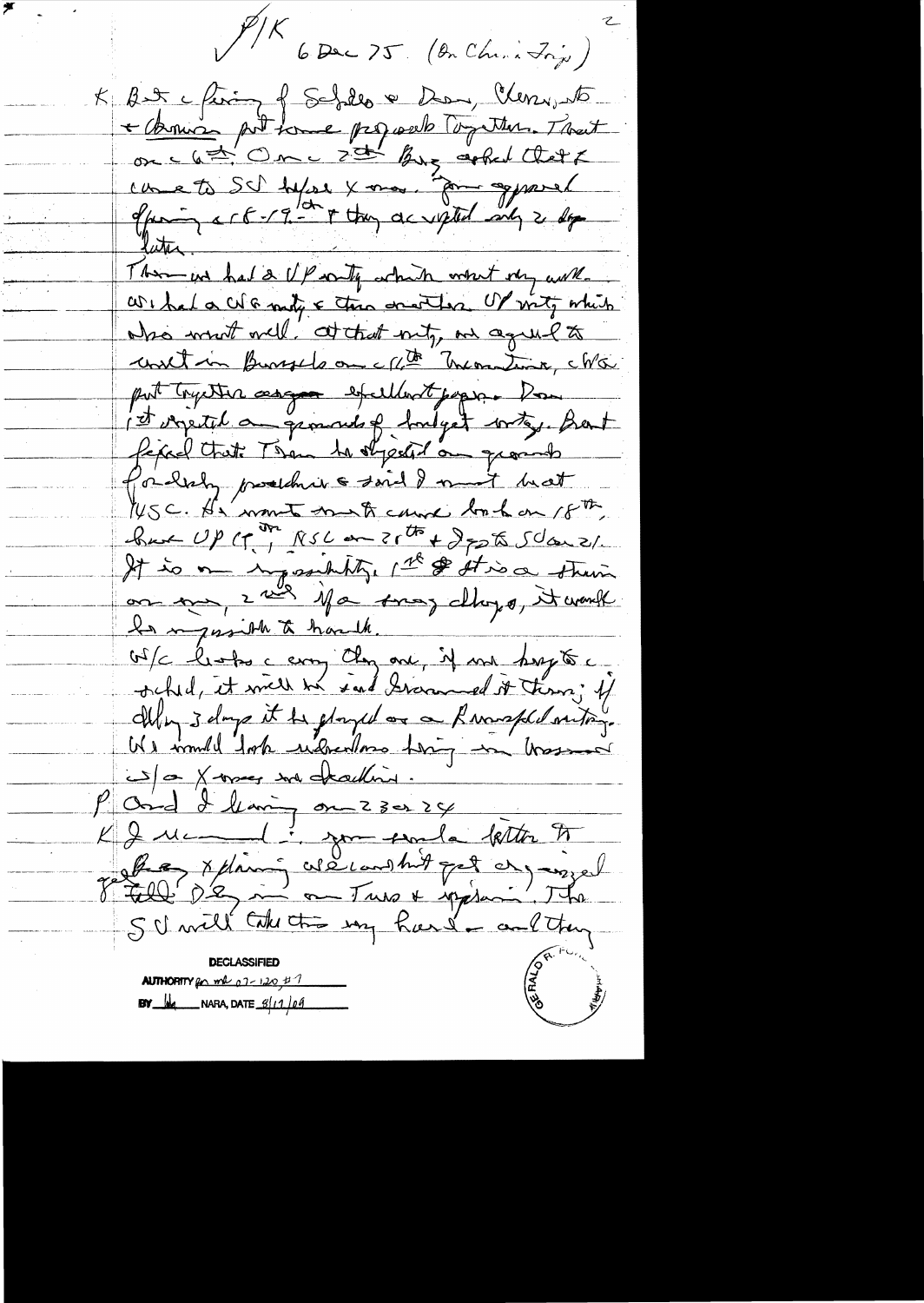$+ 0.57$  and  $1.600 +$ compart the state de it wefore Ponty P (Rote Remptel coll) What progress de substance. K The WG has a your jours wij 5 option, The (Kylomed why starting to 18 th is my world Pulkercoulding que Deter in ? This? K Ismall but to Take to him in Emandered yind him a litter. Then you could see this Two I would just till Dan to gran donc ? the I that you are the high celout it. Part till Dan till you see Poty. S (Discurred why 3 day delay mysorible) Descript de Mohetmin essette K Cos also have a tougardon pare. The basis on anyone because for leabor Himm hing soid de primere a note in SC of UNO-5- resolution takes lis. Jon home that Bohok stay hons an huma or mon preder. The I have the Read for the Serving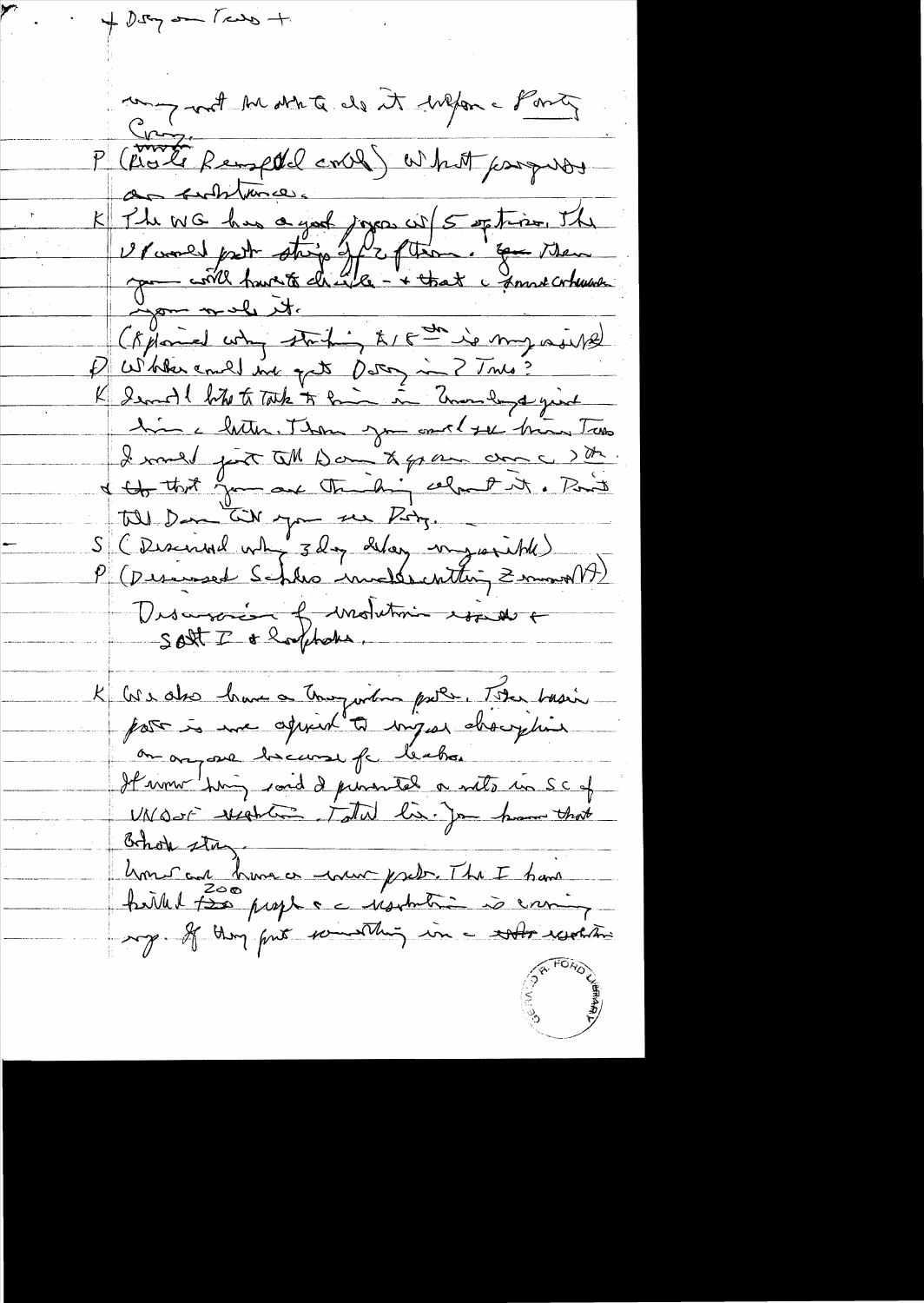Condening turnerstarts Idant ser however Cam notto under these creen Thiswant ellahurtin, But & offered to part it on pappe. Austhu haver, hire dont front à moi for a cynaging, But if we do there will P Question is de un let I some par met? K We get de DEF xtendel un internety vo preve, anyone can get mes whote The I strategy note depost you a washita Hoster am Fft créechity nat hest à isolate une bible mondationnels avec (Dascession of Essaiel) P detroil ve should protect a 4 septembre K semble dans while in unity so lame shower blame your Friegen aull, Smel et visit wint curio l'emphilient division de complanat. K Om FP is en My quinne with in valle Hoy presing can it a short toma impediment Unustriges, V. Jal, Roumbourg, Christing - etapt

 $\overline{\mathbb{X}}$ 

 $\overrightarrow{\phantom{a}}$ 

 $\big\}$